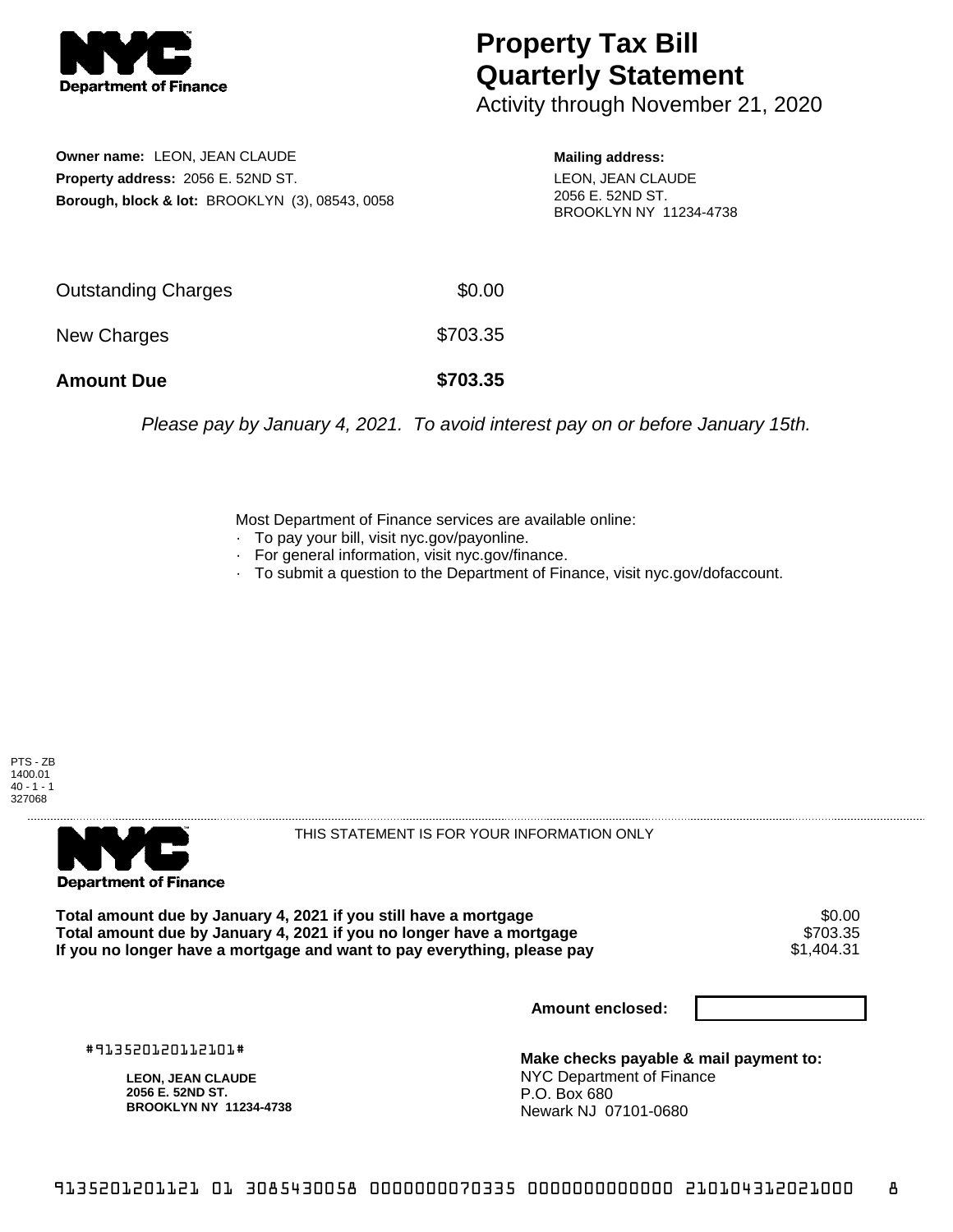

| <b>Billing Summary</b>                                                     | <b>Activity Date Due Date</b>           | Amount       |
|----------------------------------------------------------------------------|-----------------------------------------|--------------|
| Outstanding charges including interest and payments                        |                                         | \$0.00       |
| <b>Finance-Property Tax</b>                                                | 01/01/2021                              | \$713.47     |
| <b>Adopted Tax Rate</b>                                                    |                                         | $$-10.12$    |
| <b>Total amount due</b>                                                    |                                         | \$703.35     |
| <b>Tax Year Charges Remaining</b>                                          | <b>Due Date</b><br><b>Activity Date</b> | Amount       |
| <b>Finance-Property Tax</b>                                                | 04/01/2021                              | \$713.47     |
| <b>Adopted Tax Rate</b>                                                    |                                         | $$-10.12$    |
| Total tax year charges remaining                                           |                                         | \$703.35     |
| If you pay everything you owe by January 4, 2021, you would save:          |                                         | \$2.39       |
| How We Calculated Your Property Tax For July 1, 2020 Through June 30, 2021 |                                         |              |
|                                                                            | Overall                                 |              |
| Tax class 1 - Small Home, Less Than 4 Families                             | <b>Tax Rate</b>                         |              |
| Original tax rate billed                                                   | 21.1670%                                |              |
| New Tax rate                                                               | 21.0450%                                |              |
| <b>Estimated Market Value \$972,000</b>                                    |                                         |              |
|                                                                            |                                         | <b>Taxes</b> |
| <b>Billable Assessed Value</b>                                             | \$33,192                                |              |
| Senior Citizen Homeowner                                                   | $-16,596.00$                            |              |
| <b>Taxable Value</b>                                                       | \$16,596 x 21.0450%                     |              |
| <b>Tax Before Abatements and STAR</b>                                      | \$3,492.64                              | \$3,492.64   |
| Enhanced Star - School Tax Relief                                          | $$-3,280.00$                            | $$-659.00**$ |
|                                                                            |                                         | \$2,833.64   |
|                                                                            |                                         |              |
| Annual property tax<br>Original property tax billed in June 2020           |                                         | \$2,853.88   |

Please call 311 to speak to a representative to make a property tax payment by telephone.

## **Home banking payment instructions:**

- 1. **Log** into your bank or online bill pay website.
- 2. **Add** the new payee: NYC DOF Property Tax. Enter your account number, which is your boro, block and lot, as it appears here: 3-08543-0058 . You may also need to enter the address for the Department of Finance. The address is P.O. Box 680, Newark NJ 07101-0680.
- 3. **Schedule** your online payment using your checking or savings account.

## **Did Your Mailing Address Change?**

If so, please visit us at **nyc.gov/changemailingaddress** or call **311.**

When you provide a check as payment, you authorize us either to use information from your check to make a one-time electronic fund transfer from your account or to process the payment as a check transaction.